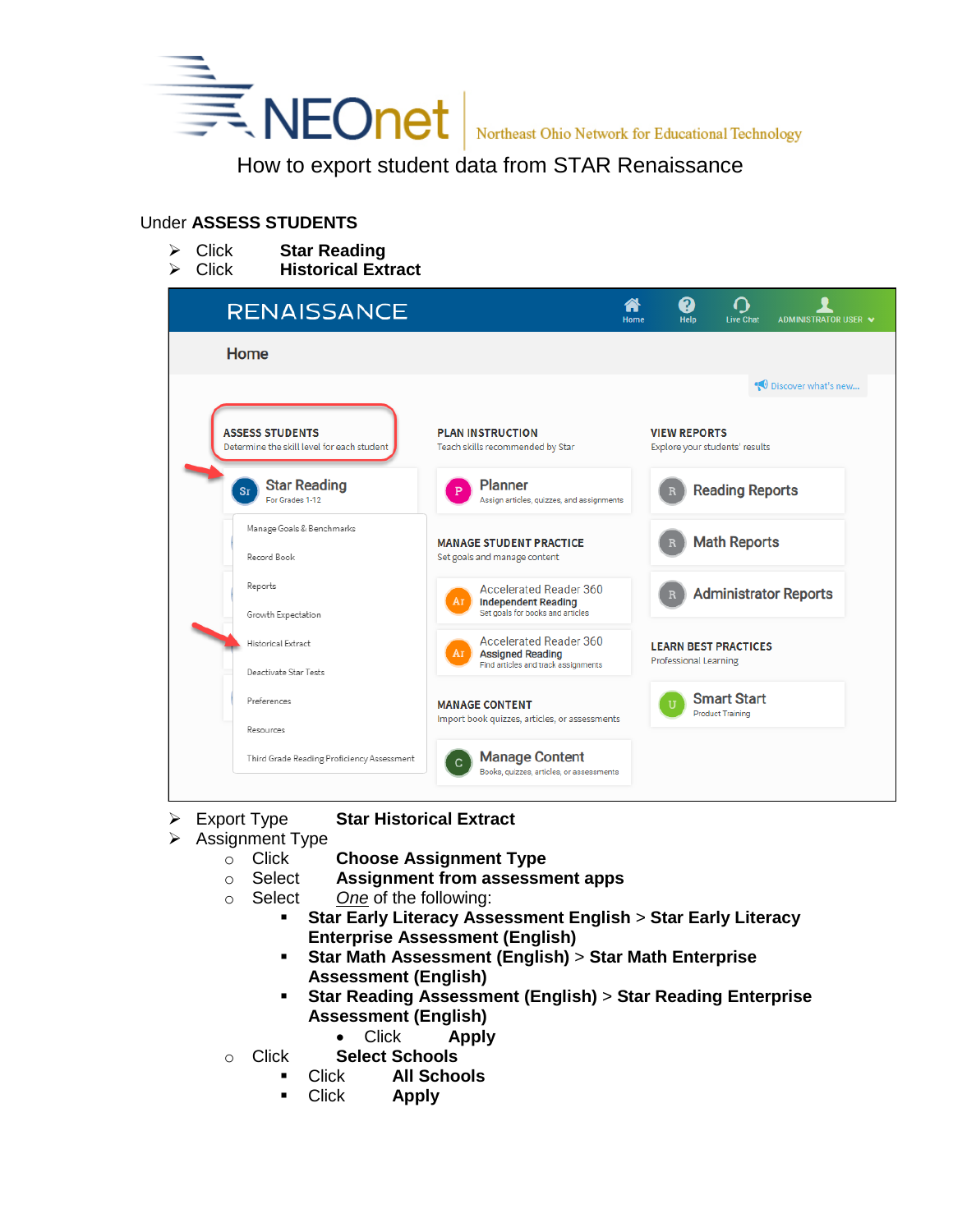

Northeast Ohio Network for Educational Technology

- - Note: Only select one School Year
- o Date for Projected Score > **Leave at Current Date**
- o Click **Generate Extract**
	- A pop-up will display indicating the file is being generated.
	- You will need to return to this page at a later time to download the file
	- Click **Ok**
	- *You will notice the 'processing' as the file is being generated*
		- *Ready – once the file is available to download and save to your computer to load in DataMap.*



Repeat for each Subject assessed at your district.

o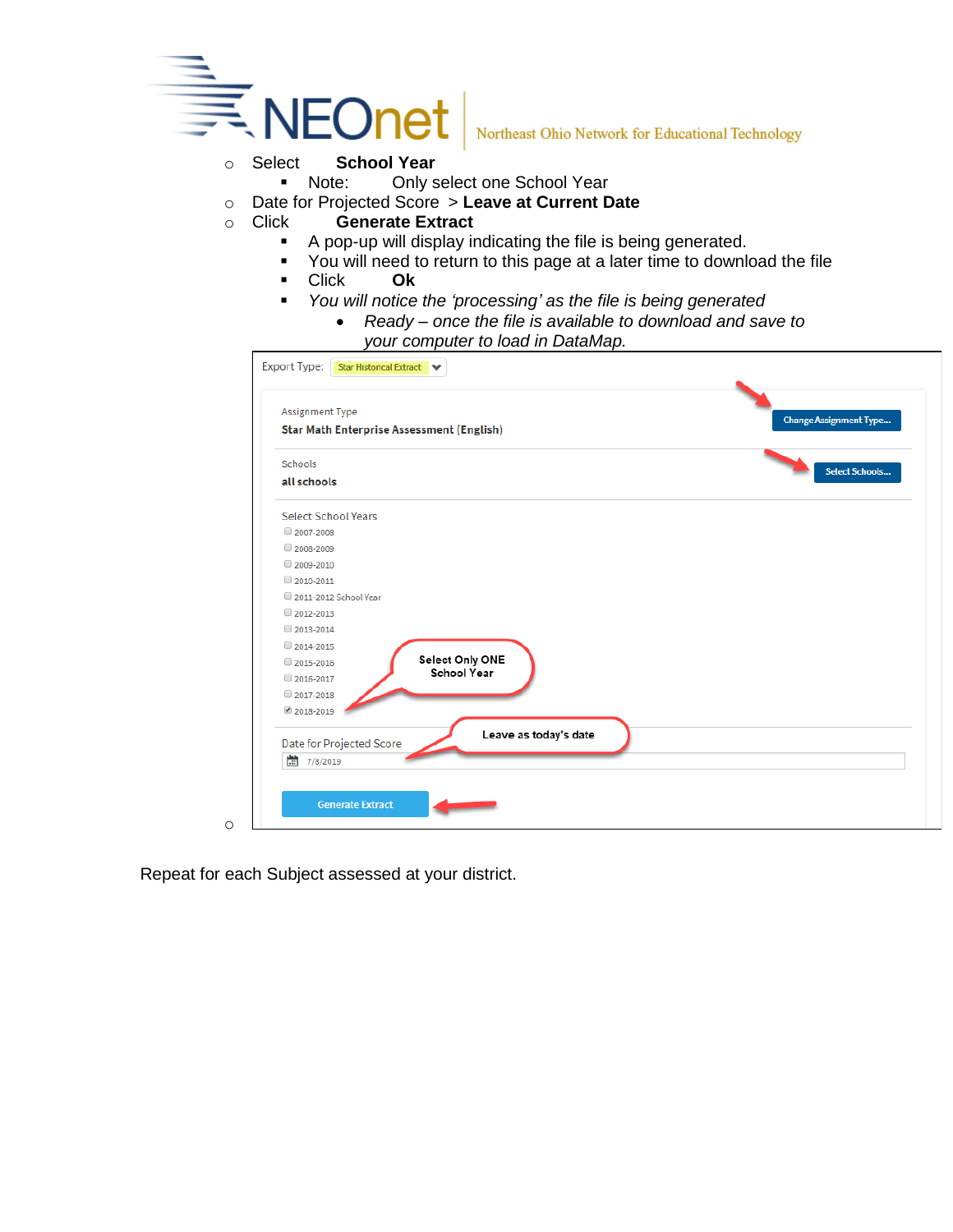

### Under **ASSESS STUDENTS**

Click **Star Reading**

| Click | <b>Historical Extract</b> |  |
|-------|---------------------------|--|
|       |                           |  |

| <b>RENAISSANCE</b>                                                   |                                                                   | Home | Help                         | <b>Live Chat</b>                              | ADMINISTRATOR USER V         |
|----------------------------------------------------------------------|-------------------------------------------------------------------|------|------------------------------|-----------------------------------------------|------------------------------|
| Home                                                                 |                                                                   |      |                              |                                               |                              |
|                                                                      |                                                                   |      |                              |                                               | Discover what's new          |
| <b>ASSESS STUDENTS</b><br>Determine the skill level for each student | <b>PLAN INSTRUCTION</b><br>Teach skills recommended by Star       |      | <b>VIEW REPORTS</b>          | Explore your students' results                |                              |
| <b>Star Reading</b><br>Sr<br>For Grades 1-12                         | <b>Planner</b><br>Assign articles, quizzes, and assignments       |      |                              | <b>Reading Reports</b>                        |                              |
| Manage Goals & Benchmarks                                            | <b>MANAGE STUDENT PRACTICE</b>                                    |      |                              | <b>Math Reports</b>                           |                              |
| Record Book                                                          | Set goals and manage content                                      |      |                              |                                               |                              |
| Reports                                                              | <b>Accelerated Reader 360</b><br>Ar<br><b>Independent Reading</b> |      |                              |                                               | <b>Administrator Reports</b> |
| Growth Expectation                                                   | Set goals for books and articles                                  |      |                              |                                               |                              |
| Historical Extract                                                   | <b>Accelerated Reader 360</b><br>Ar<br><b>Assigned Reading</b>    |      |                              | <b>LEARN BEST PRACTICES</b>                   |                              |
| Deactivate Star Tests                                                | Find articles and track assignments                               |      | <b>Professional Learning</b> |                                               |                              |
| Preferences                                                          | <b>MANAGE CONTENT</b>                                             |      | TT.                          | <b>Smart Start</b><br><b>Product Training</b> |                              |
| Resources                                                            | Import book quizzes, articles, or assessments                     |      |                              |                                               |                              |
| Third Grade Reading Proficiency Assessment                           | <b>Manage Content</b><br>Books, quizzes, articles, or assessments |      |                              |                                               |                              |

- Scroll down to the *bottom* of the page
- $\triangleright$  Once the file is available

 $\blacktriangleright$ 

| Click       | <b>Download Extract</b>                     |                                              |               |                         |
|-------------|---------------------------------------------|----------------------------------------------|---------------|-------------------------|
|             | <b>Exports performed in the last 5 days</b> |                                              |               |                         |
|             |                                             |                                              |               | Show 5<br>٠             |
| <b>Date</b> | <b>Status</b>                               | <b>Type</b>                                  | <b>School</b> | <b>Files</b>            |
| 07/08/2019  | * Processing                                | Star Reading Enterprise Assessment (English) | 6 Schools     |                         |
| 07/03/2019  | <b>Ready</b>                                | Star Math Enterprise Assessment (English)    | 6 Schools     | <b>Download Extract</b> |

- o o **Open** the File
- o *Before SAVING* reformat the **Activity Completed Date** (column AD)
	- **Select entire column**
	- Click **Format**
	- Click **Format Cell**
	- Click **Date**